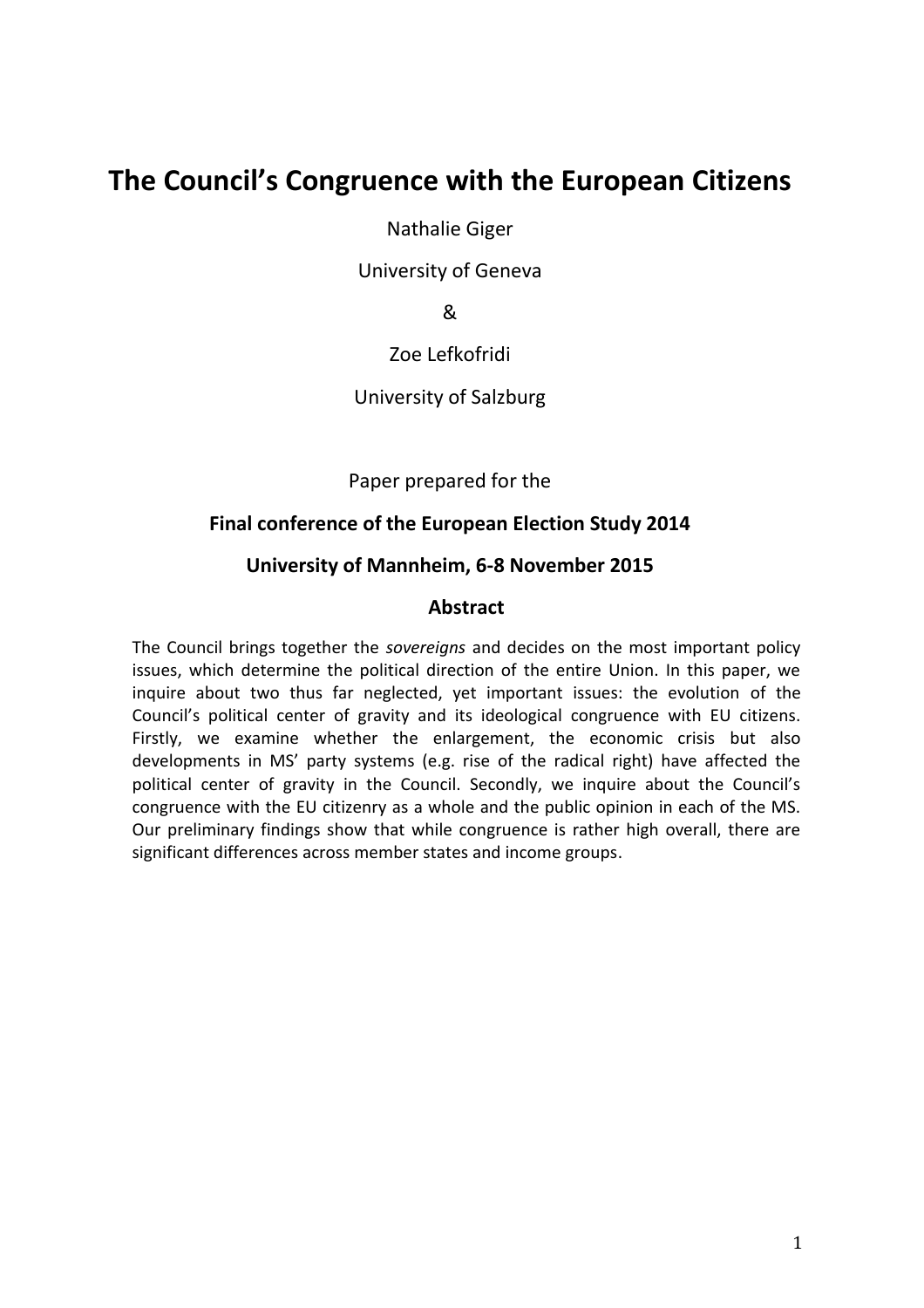## **Ideology & Political Representation in EU Policy Making**

As the European Union (EU) is a "split-level democracy", where legitimizing mechanisms are split between levels of government (Schmidt 2009; 2006), the alignment of representatives with the represented is more complex than usual. The EU polity provides citizens with two channels of representation in policy-making at the EU level: a direct one, which operates through the selection of (national) party candidates to represent citizens at the European Parliament (EP) and an indirect one, through the participation of their national governments in the Council. Ideology matters in how these representative institutions work: it influences how national party representatives vote in the EP (Hix et al 2008; Hix 2002), how they join Party Groups (McElroy and Benoit, 2010, 2012, 2007) and how governments coalesce when voting in the Council (Hagemann and Høyland 2008).

The importance of ideology in the policy-making process at the EU level begs the question of whether representatives in the EU legislative bodies are congruent with the publics in the name of which they make law and policies. Empirically, the concept of ideological congruence is a useful indicator of the linkage between publics and policymakers. Congruence constitutes an important prerequisite for citizens' *substantive*  representation in the policy making process (Mansbridge 2009; Pitkin 1967): if publics and their representatives diverge greatly, it is unlikely that the latter will make the former present in policy-making processes. Thus far, research on ideological congruence between citizens and their representatives at the EU level has focused on the EP and has found that representation is better on the general left-right dimension than on the issue of European integration (Lefkofridi and Katsanidou 2014; Mattila and Raunio 2012; Costello et al. 2012). However, we know very little about the linkage between the Council and the public, which, until the reforms introduced by the Lisbon Treaty (2009), has been much more powerful than its co-legislator, the EP.

The Council brings together the *sovereigns*, and it is a peculiar institution for two reasons. Firstly, it meets in various formats: on the one hand there is the European Council  $(EC)^1$ , the top-level political configuration of heads of states and governments of

 $<sup>1</sup>$  Note that the EC was established informally in 1973 but was constitutionalized as a separate institution</sup> of the Union only in 2009 with the Lisbon Treaty, and this was done for the purpose of clarifying its role and composition in an effort to increase transparency of the entire system vis-à-vis EU citizens.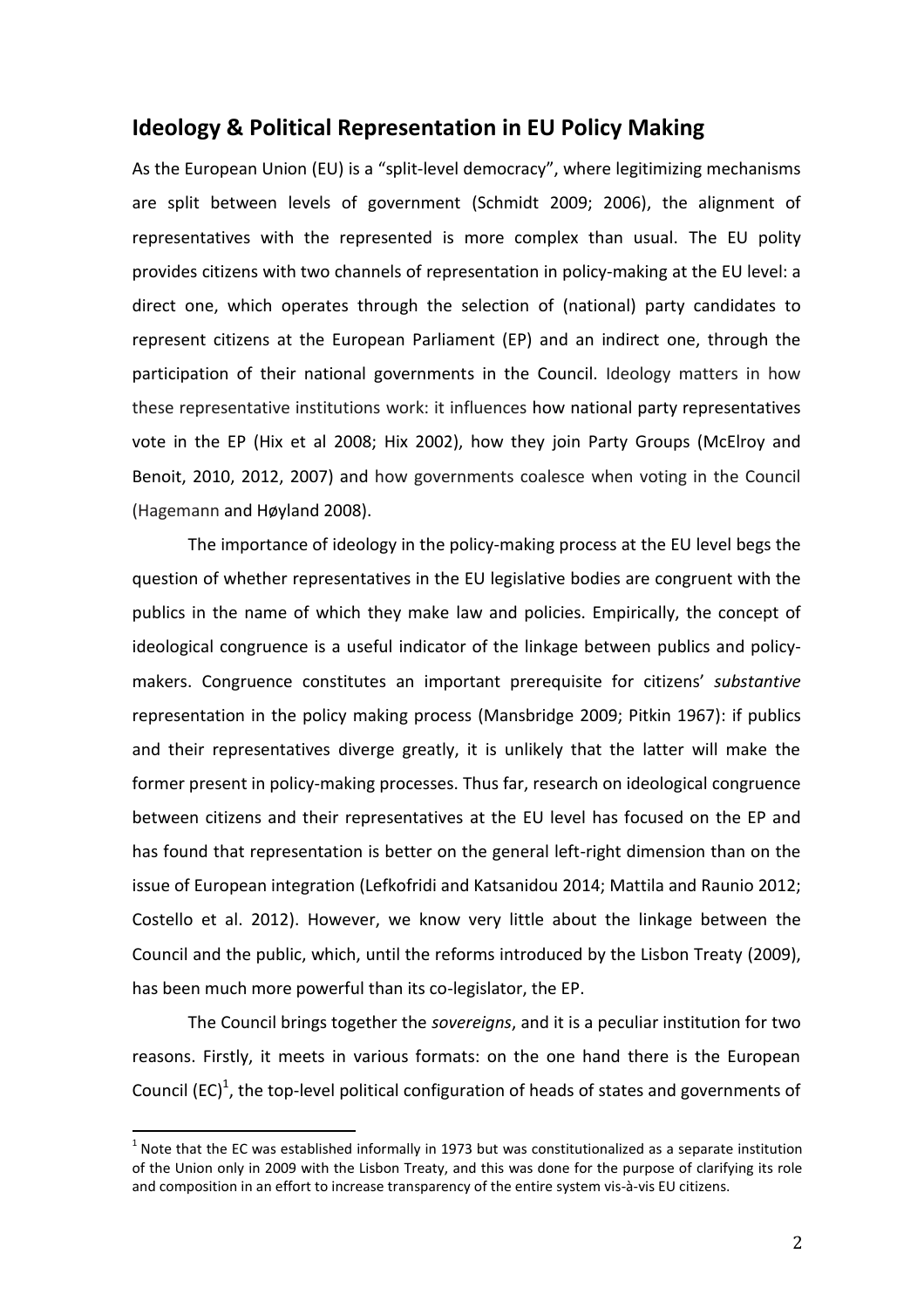the member states  $(MS)^2$  whose role is to "provide the Union with the necessary impetus for its development"; the EC does not legislate but defines the most important policy issues and determines the political direction of the entire Union (Article 15 TFEU). On the other hand, there is the Council of Ministers (CoM), which meets for the purpose of legislation in ten different policy-related configurations of twenty-eight ministries of the MS. As its agenda-setting (EC) and legislative (CoM) wings bring together different representatives of the same governments, <sup>3</sup> in this paper we conceive it as a *unified* political body of the Union, hereafter the *Council* or *EU Council<sup>4</sup>*. Be they presidents, prime ministers or ministers, individual Council members enjoy territorially bound democratic legitimacy for their actions; according to Moravscik (2002: 612), the "bonds of accountability are tight": ministers legislating in the Council act under constant instruction from national executives and can be "re-instructed or recalled at will".

Secondly, and most importantly, the Council is peculiar because EU citizens can neither anticipate its exact composition in *x, y, z* points in time, nor behave in ways to affect its policy direction. Its composition is the product of many different electoral contests<sup>5</sup> that are organized nationally and differ in terms of timing. Hence, there is no electoral connection between what the Council does and any constituency in particular; EU citizens can neither select it nor outvote it in the same way that state's governments are typically selected and voted out of power. Given the Council's centrality in the EU system, and the impossibility for EU citizens to "sanction" the Council if they are not satisfied with its decisions invites the question of *whom does the Council represent*?

Though the Council's ideological congruence with EU citizens remains uncharted territory, the scarce research on the Council has generated some important insights into

 $2$  The President of the Commission and the (rotating) Presidency of the Council are also members of the EC, but where it decides by vote, its President and the President of the Commission "shall not take part in the vote" (Article 235 TFEU). Depending on what is being discussed, the members of the EC may call on the assistance of a minister and, in the case of the President of the Commission, of a Commissioner. The High Representative of the Union for Foreign Affairs and Security Policy also contributes to the EC's work.

 $3$  The partisan composition of both the CoM and EC are determined by the same (national) electoral contests; citizens in different MS elect governments, whose members then participate in the CoM and the EC.

<sup>4</sup> As we are not concerned with the dynamics within these two institutional versions of the Council but with its party-political center of gravity – which does not vary between EC and CoM- and its congruence with EU citizens, in this study we consciously do not differentiate between the CoM and EC.

 $5$  While the current CoM is the product of twenty eight legislative elections that result in government formation, the EC includes not just prime ministers but also heads of state, who, in some countries, are directly elected by citizens via separate elections (e.g. Finland, France).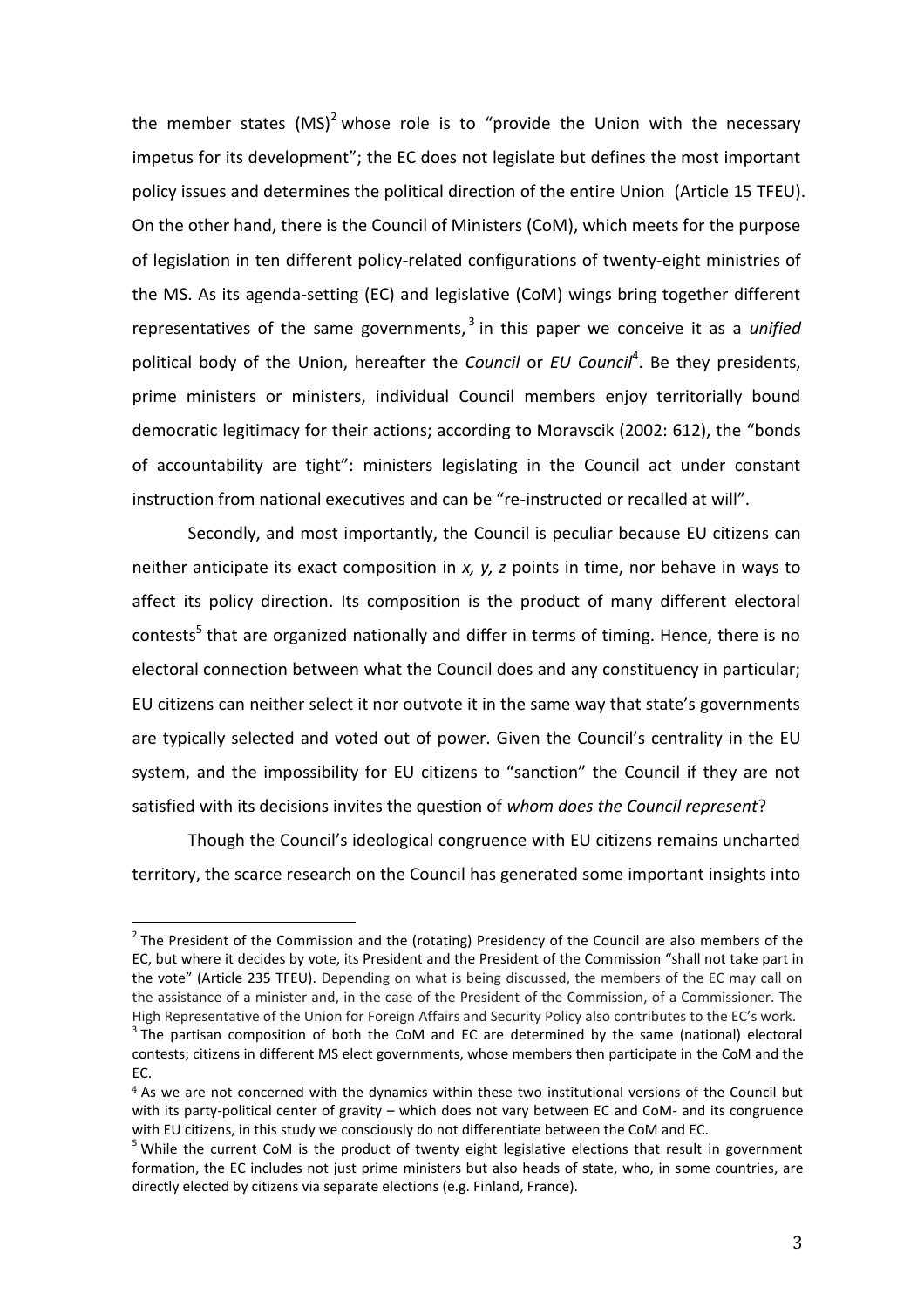political representation. To date, studies of the Council examine the reasons underlying coalition patterns and voting behaviour of its members, as well as the procedures that regulate its decision-making. Firstly, studies of decision-making inquire about whether and how ideology matters when governments bargain and coalesce; they find that ideology matters, though its exact role is contested (Tallberg and Johansson 2008; Hagemann and Høyland 2008; Aspinwall 2006; Heisenberg 2005; Mattila 2004). How ideology plays out in the Council is important for its interaction with other EU institutions, and ideological congruence between institutions matters for the speed of decision-making (Klüver and Sagarzazu 2013). Secondly, the strand of research on the Council that focuses on procedures investigates whether and how seat allocation and voting procedures in the Council produce inequality among EU citizens (Le Breton et al. 2012; Maaser and Napel 2007; Taagepera and Hosli 2006; Laruelle and Valenciano 2002).

The findings of the aforementioned behavioral and procedural studies combined with the fact that the institutional connection between publics and the Council is indirect hint to the possibility of unequal representation of some citizens over others in the policy-making process and make the quest for ideological congruence more pertinent. Assuming that there is congruence between each government and its national public, for instance, what happens to national constituency representation when the government deliberates and bargains in the Council? To illustrate, if a national constituency *Y* elects a center right-wing government *y* but the majority of other MS' governments *x, z* are located further on its left, then the "political center of gravity" (CoG, Manow and Döring 2008; Gross & Sigelman, 1984) of the Council would tilt towards the left and thus away from the average voter of *Y*. If ideology matters in coalitions patterns within the Council, the ideological positions of some members' national constituencies may be underrepresented in the Council's policy-making. Yet, since the Council represents the MS but decides on the direction of the EU as a whole, its CoG should not be systematically biased towards any of the MS.

To be sure, government alternation at the national level ensures that the composition of the Council is constantly renewed, so to make any claim about an MS' representation we would need to study its member states over time and see whether there are systematical patterns of underrepresentation. We consider the time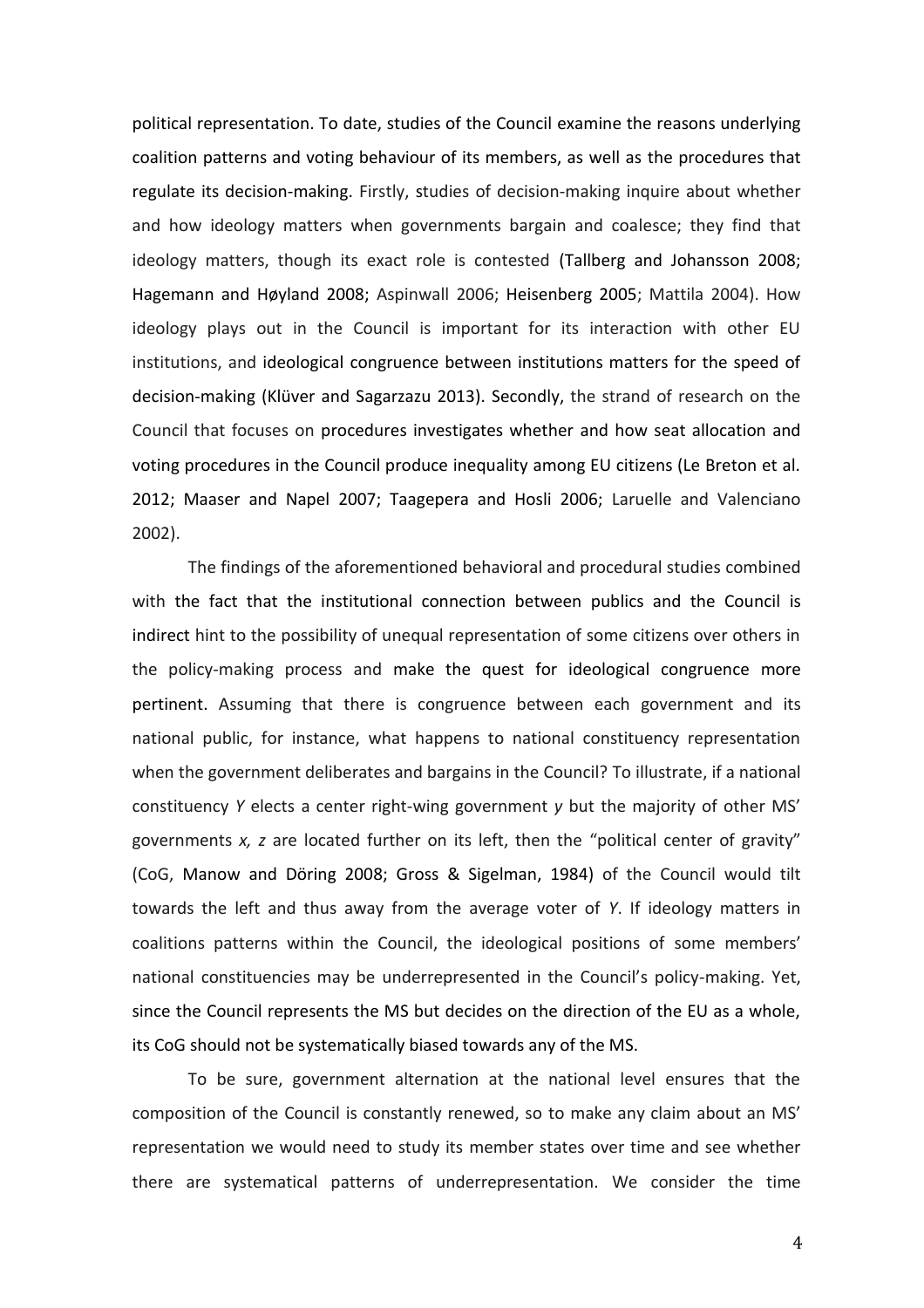dimension crucial for our understanding of the Council's CoG and, consequently, citizen representation in the Council. We argue that the latest EU enlargement, the rise of the radical right and the crisis that the EU has been undergoing in recent years (2009-2015) may have affected the Council's CoG and its congruence with some EU citizens. The crisis has resulted in high electoral volatility, declining public trust in national and EU institutions and increasing protest, especially in crisis-hit MS. This suggests that the linkage between some national governments and public opinion may have come under strain.

Moreover, as the Council decides for the entire EU citizenry, any claim about the quality of representation in this institution would need to also look beyond territorial defined constituencies and examine its congruence with the EU-wide public. We ask: *How does the Council's CoG evolve over time? To what extent is it ideologically congruent with the national publics but also the EU wide public?* We pursue these questions by combining data from multiple data sources at the mass and elite level. Our preliminary findings show that although there are differences across member states, congruence is high overall.

In the remainder of this paper we proceed as follows. First, we discuss how to conceptualize the congruence of the Council with the citizenry based on territorialnational and EU-wide criteria; why we would expect the CoG to change over time, and why congruence with the citizens could get distorted. Second, we explain our research design and methodology. Third, we present our results and in the final section we conclude.

# **The Council's CoG & Ideological Congruence with…whom?**

In democracies, electoral constituencies are central due to their formal institutional role to structure political representation (Rehfeld 2005). Given that representatives in the Council are elected based on national-territorial constituencies, congruence between the elected government and the national public is a prerequisite for the substantive representation of domestic preferences in Council's deliberations. Some degree of congruence is assumed to exist because each national constituency, whose median voter determines the winner (Downs 1957), democratically elects its government-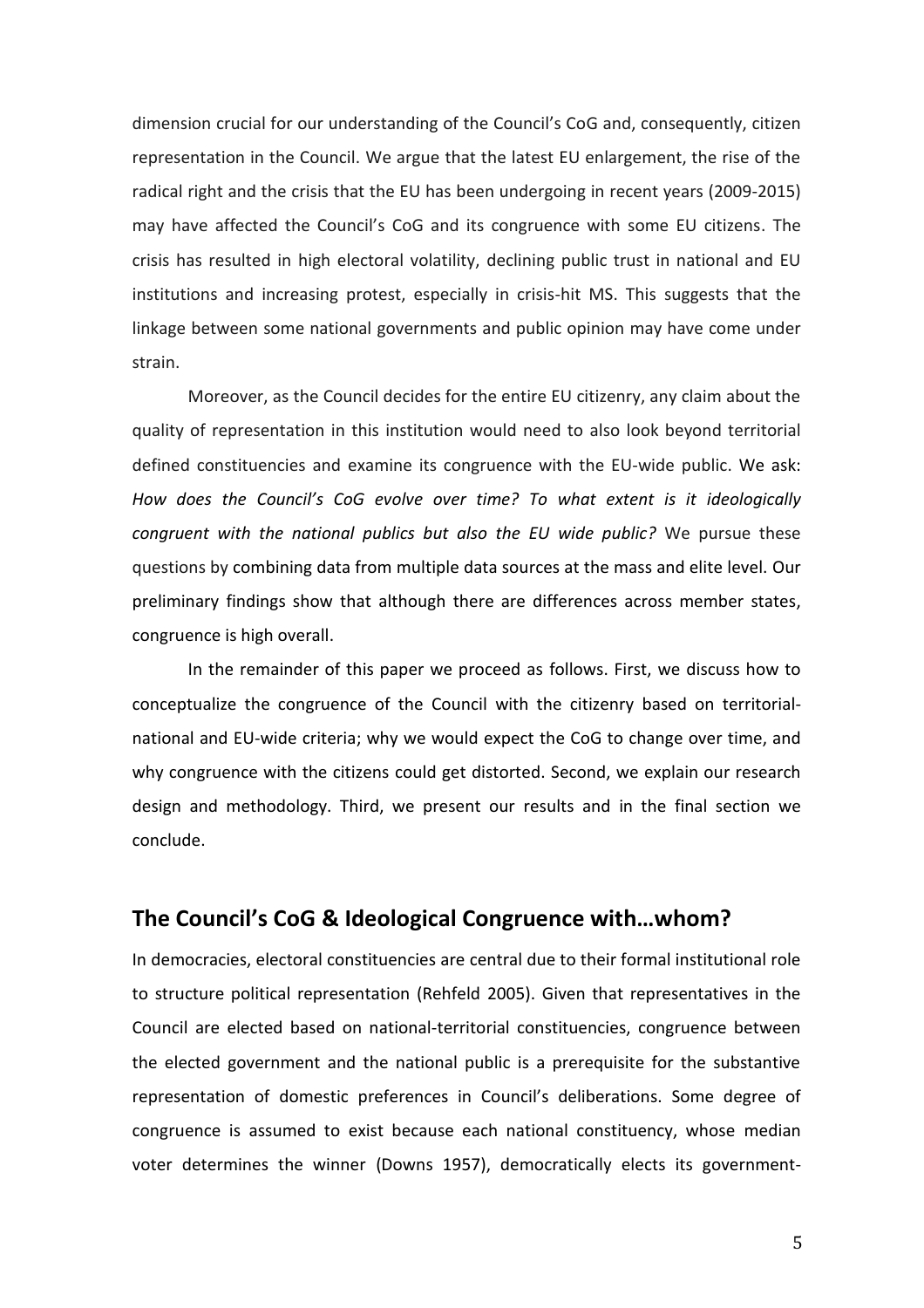member of the Council. Congruence between the average citizen in each MS and its elected government is expected because office-seeking parties strive to remain in sync with the "average" national constituency member (Adams et al. 2004, 2006; McDonald and Budge 2005; Erikson et al. 2002; Powell 2000; Stimson et al. 1995; Huber and Powell 1994). This expectation, in turn, is based on the assumption that MS' citizens vote in national elections, and that when they do, they vote based on ideological grounds. Only if citizens vote, and they choose "correctly" that is, based on opinion congruence with parties on major dimensions of contestation (Rosema and de Vries 2011), can parties function as 'the central intermediate and intermediary structure' enabling 'channelment', 'expression' and 'communication' between society and government (Sartori, 1976: xxi). However, as we discuss below, this twofold assumption may not hold universally for all citizens in the EU.

To begin with, turnout in national elections varies across time and MS constituencies. First, fewer citizens participate in national elections conducted in the more recent, Eastern European MS compared to the old MS. In old MS turnout is typically above 70 %, while in the new MS it is usually below 60 %. For instance, Lithuanian turnout reached 32.4 % in 2008 and 35.9 % in 2012. Second, turnout may also be affected by citizens' mobility which is promoted by economic integration. Around 25 % of the EU population considers migration to another MS for the purpose of work (European Commission 2014). The segment of EU citizens who live and work in a EU MS other than their country of origin raises an issue for representation in the Council. While in European elections these citizens can vote either for parties of their country of origin or from the country they reside in, EU citizenship does not make them eligible to vote in the national election of the MS they live and work. Hence, their representation in the Council is dependent upon the outcome of the election in their country of origin; as not all countries make it easy for the citizens that emigrated to vote (e.g. via postal or electronic voting), some citizens may be hindered from voting. Alternatively, they may refrain from casting a ballot for a national election that does not affect their daily life, such as the amount of taxes they should pay  $-$  a policy competence that remains in the hands of MS.

Secondly, individual citizens' motivations for casting a ballot in support of one among parties also differ; even if most citizens do vote "correctly" for the party closest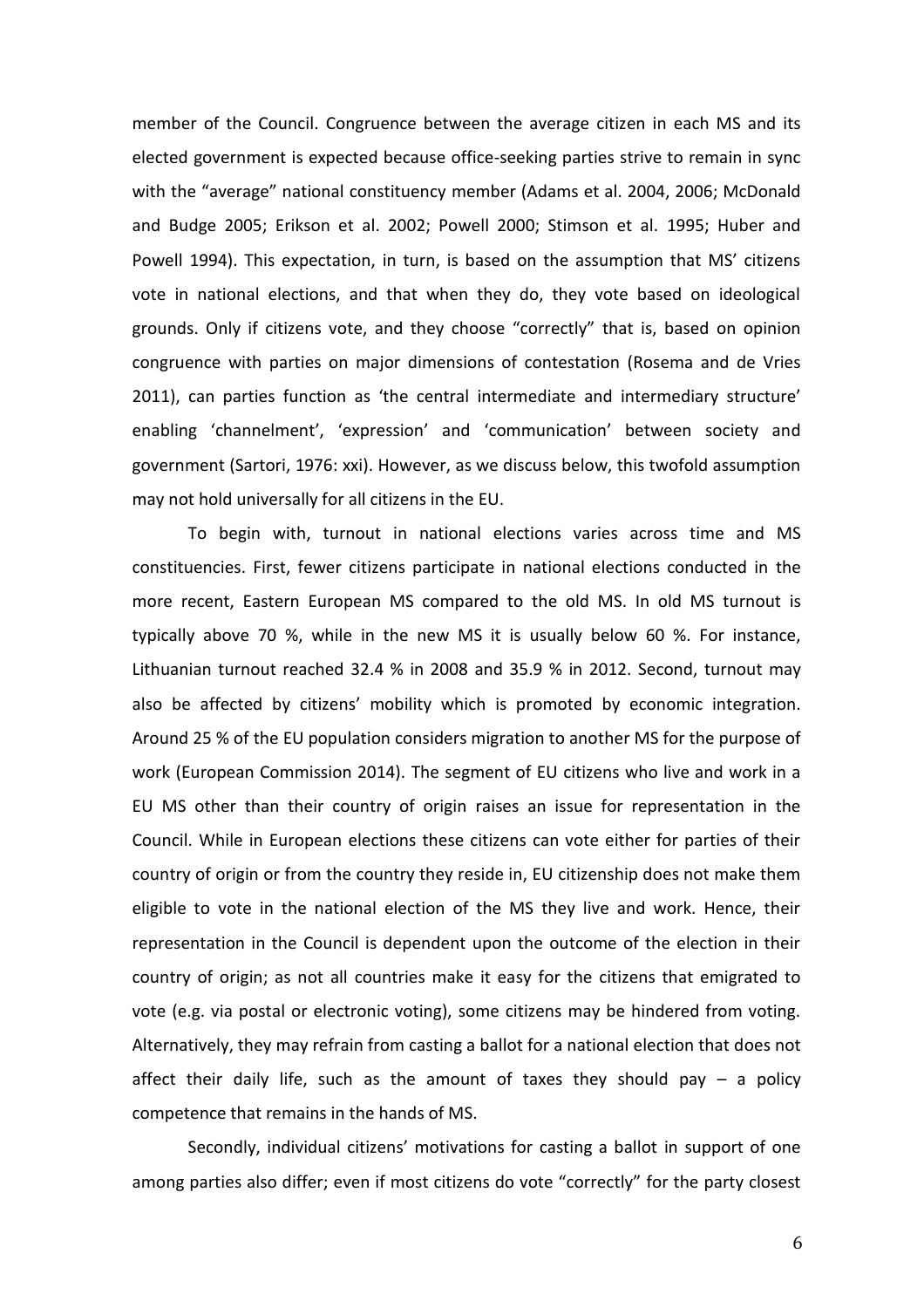to them, they still cannot anticipate the consequences of their choices for their representation by parties in government acting at the EU level. This is due to the fact that citizens' institutional linkage with the Council is indirect (via national legislative elections) but also because EU citizens lack information of how the Council works, and of what it actually does. Until the current economic and political crisis, which followed the global financial crisis (2008) there was little public awareness of EU policies or the effect of regional integration on national policy-making. National political elites who structure the debate in both national and European electoral arenas - the institutional channels for citizens' expression and policy representation- have systematically kept EU policies, as well as the effects of regional integration on national policy-making, outside electoral politics (Pennings 2006). For the most part, when voting in national elections citizens do not have in mind what kind of policies the parties competing for office at the national level are likely to pursue at the EU level, and how left-right ideological patterns in the Council may matter for the outcomes of its deliberation and bargaining.

Still, if we assume congruence between each elected government and its national public, and take the Council to pieces, we can perceive the representation of territorially defined preferences<sup>6</sup> as the goal that each Council member (i.e. the MS representative seating in x, y, z Council configuration) pursues. So the Council as a whole can be conceived as a political body where all MS representatives come together to decide about common policy for the Union while ensuring that domestic preferences are promoted (or at the very least, that they are not hurt). In this view, each member of the Council would make efforts not to diverge from the position of the national constituency. However, how domestic preferences are defined differs according to the ideological composition of the government in place. In this regard, governmental programs of right and left parties entail different perceptions and definitions of what is good for the country and how, that is with which policy instruments, it should be pursued. Hence, ideology matters for the positions each MS represents in the Council and what the Council decides to do, which policy direction to take, and which specific legislative measures to adopt.

 $6$  Even if a portion of the electorate selects the parties that form the government based on ideological congruence, the governing officials in the Council's work are supposed to represent the preferences of their MS, not just their supporters.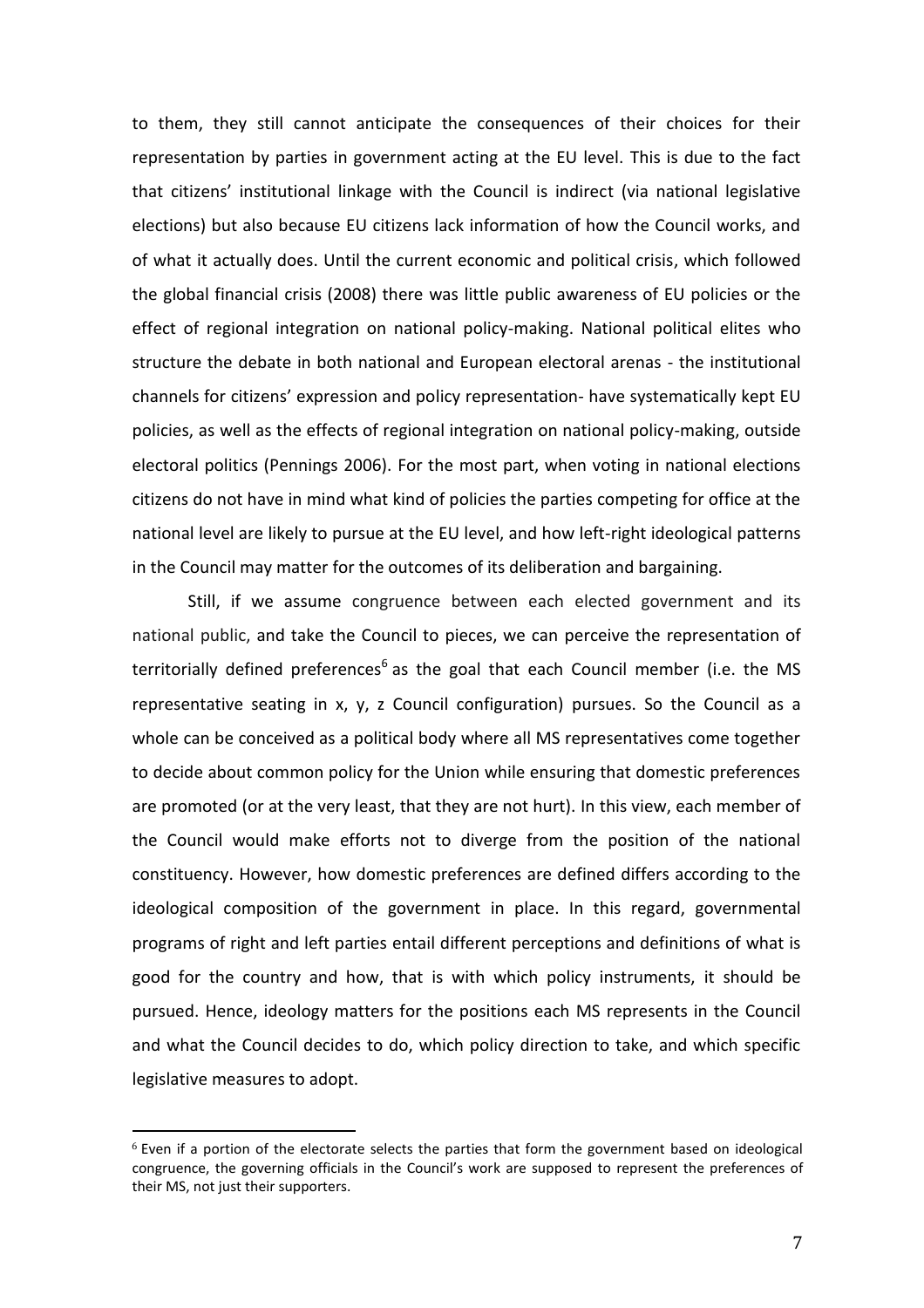Research on the Council's CoG in the classic left-right divide until 2005 portrays the institution as changing over time, yet displaying homogeneity (Manow and Döring 2008). Ideological homogeneity suggests that when national governments get sorted into the Council as a political decision-making body, the linkage of individual MS constituencies with the CoG should be roughly similar to their ideological connection with their governments. In other words, the closer the congruence ideological among Council members, the less likely it is that the original distance between the government and the citizens would be distorted. The Council owes its ideological homogeneity to the fact that it has been by and large populated by moderate, centrist parties, who are the typical cabinet members at the national level (Warwick 1996). In sum, be they on the left or right, Council members typically reside in the center of their respective party systems.

What is more, the process of European integration may contribute to this homogeneity. As more and more policy competences get transferred to the EU level, the policy alternatives to be pursued at the national level are increasingly constrained. In particular the Single Market and the Maastricht Treaty that occurred in the 1990s fundamentally changed national parties' policy arena and dampened important policy conflicts between left and right, especially regarding the management of the national economy (e.g. Mair 2007, 2000; Johansson and Raunio 2001; Hix and Goetz 2000). Integration produces policy convergence of parties at the national level and constrains party competition in MS (Dorussen and Nanou 2006; Nanou and Dorussen 2013). These constraints became most obvious during the current economic and political crisis, where parties in government had difficulties to respond to domestic opinion.

In our view, since the last examination of the Council's CoG (Manow and Döring 2008), the EU has witnessed important developments at both the supply and demand side of European politics, which may have affected the CoG during the last decades: enlargement, the rise of the radical right and the crisis. Firstly, since 2004 the EU enlarged to include thirteen new members. Due to their historical experience with communism, Eastern European publics have been more enthusiastic about the liberalization and privatization of the domestic markets than publics in older MS; their membership in the Council may have led the CoG to shift to the right thus enlarging the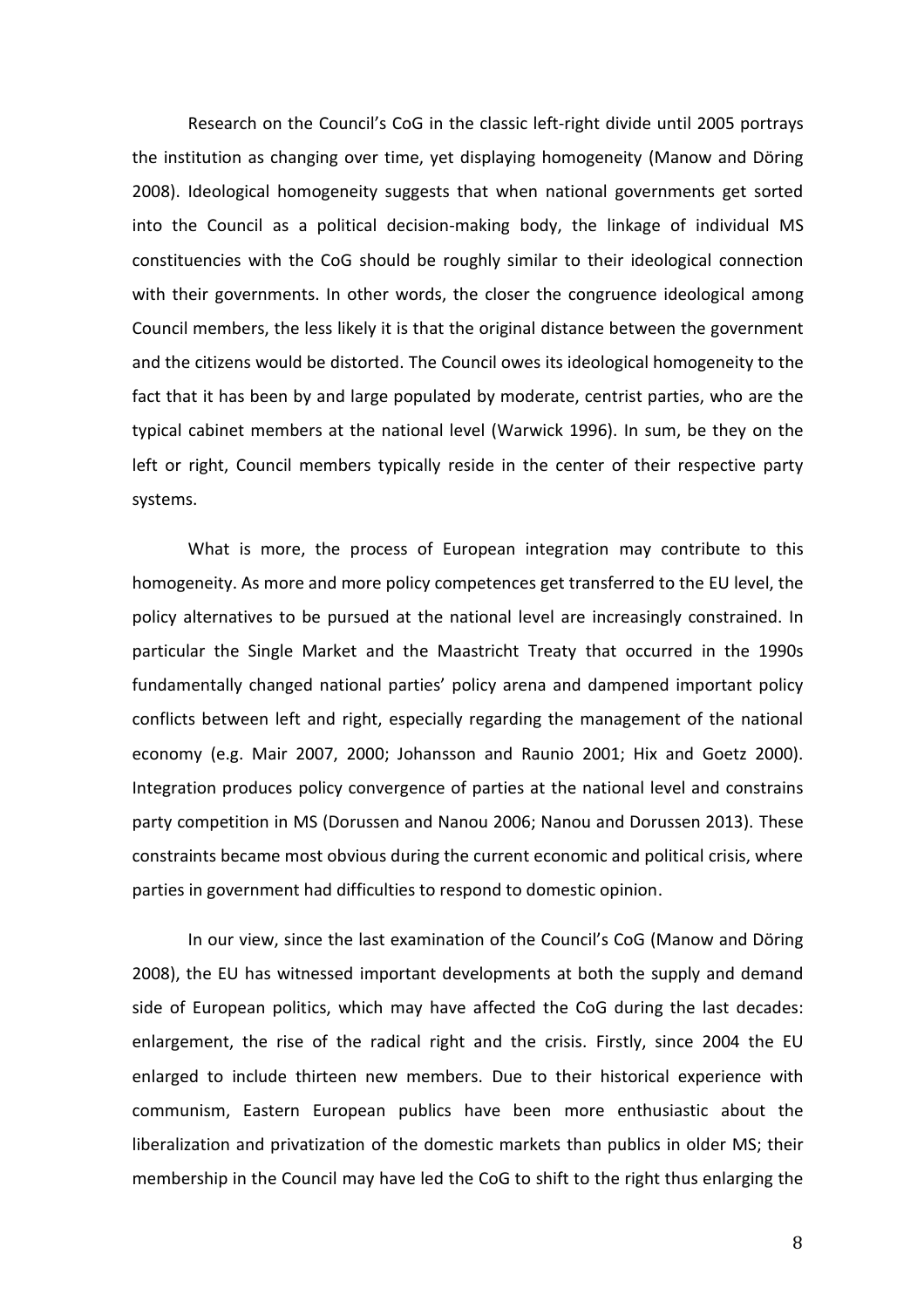distance between the Council and MS where the median is more centrist, and especially center-left.

Secondly, and relatedly, the electoral success of parties on the fringes in many EU MS has caused shifts in mainstream parties' positions across Europe (Bale 2003; Bale et al. 2009). Despite the fact that the radical right rarely participates in government at the national level, its effects are not negligible, as entire party systems have moved to the right on the issue of immigration (Lefkofridi and Horvath 2012; Van Spanje 2010). These developments should be reflected in the CoG over time.

Thirdly, the EU is undergoing a crisis the last five years, which has challenged European voters' party loyalties and affected their voting patterns across the EU. The Council's policy reaction to the crisis has been austerity, in an effort to achieve fiscal consolidation; as budget cuts affect redistributive measures and the provision of social policy to the disadvantaged they predominantly hurt the poor, who are the most vulnerable. In this regard, Lindvall (2014) argues that in the short run the median voter who does not feel altruistic towards the poor - would turn to the right in the hope that the economy would improve. In the long run, however, as the effects of the crisis (most notably unemployment) hit the middle class, the median would turn to the left, - which is typically associated with welfare solidarity- in the hope that s/he gets protection (Lindvall 2014; Wright 2012). However, voters 'in search of rescue' may not turn to the left but to the right. Radical right parties promote ideas that entertain popular fears of both cultural and economic threats, which together produce an anti-immigrant, exclusionary approach to perceiving and pursuing redistributive solidarity (Lefkofridi and Michel 2015). The success of the chauvinist, protectionist discourse of the radical right during the crisis has challenged (especially center-right) office-seeking parties in many member states, pushing them to take 'nationalist'-'protectionist' stances. At the same time, however, the crisis motivated migration from the EU South to the EU North, as the former was plagued by unemployment. In sum, changes in the CoG of the Council can be generated by the behaviour of parties and voters in national elections across the EU; this, in turn, may have affected the Council's congruence with some MS more than others, or with some income groups more than others. In what follows, we elaborate on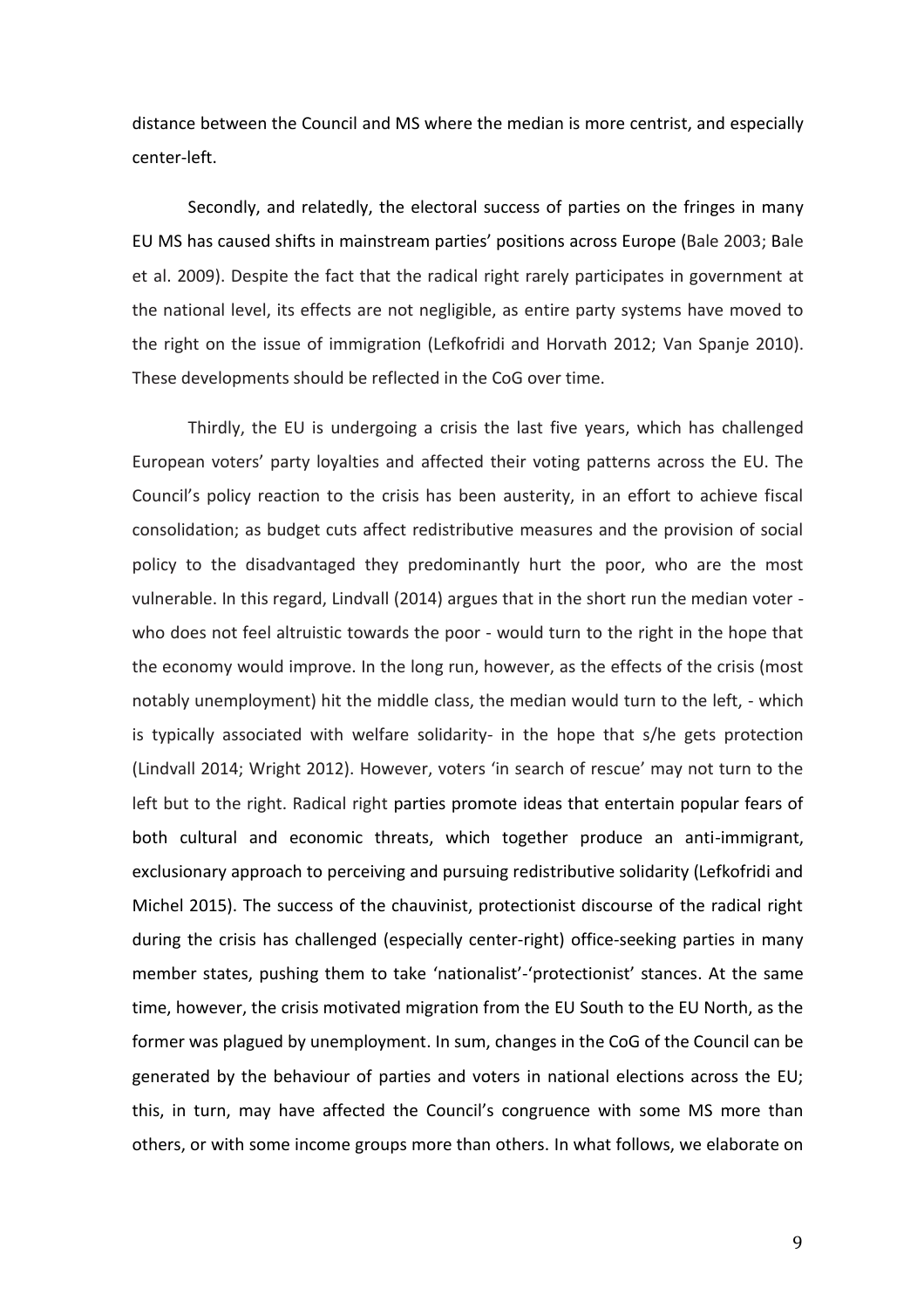how we estimate the CoG of the Council and how we measure its ideological congruence with EU citizens.

## **Research design & Methodology**

Our analyses are based on a compilation of information from different sources. Data on citizens' opinions comes mainly from the European Social Survey (ESS) (2002-2012) but has been enriched with other mass surveys to get public opinion for all 28 member states. In particular, we incorporated information from the European Election Studies (EES) 1999 and 2014 to enlarge the time series and EES 2004 and 2009 for the new member states where other information was not available. Moreover, a handful of national election studies were added to complete the time series<sup>7</sup>. All mass surveys have been weighted according to their population.

The empirical analysis is based on the left-right dimension of political conflict<sup>8</sup>. We calculate the CoG of the Council using information from two sources: the national government compositions have been taken from the Parlgov-website (Döring 2013) and party position data comes from expert surveys. We used the Chapel Hill expert survey (CHES) predominantly which has the advantage of time-variant party positions but for Luxembourg, Malta, Cyprus and Croatia and a few single parties in other countries not covered by CHES we utilized the Benoit and Laver expert survey instead (Benoit and Laver 2007). While the position of each government is the weighted average of all incumbent party positions<sup>9</sup> (or in other words the center of gravity of national cabinets), the CoG of the Council is an aggregation of all member states national government positions.

For the descriptive figures and the subsequent regression analyses the data is presented in a monthly format; this is because the Council is subject to change when new national governments are formed. Congruence is calculated as the distance between the left-right position of the citizenry to the CoG of the Council. We estimate two types of congruence: first, we consider EU-level congruence, which concerns the

<u>.</u>

 $^7$  Appendix A shows the development of mass ideology over time for the 28 member states covered.

<sup>&</sup>lt;sup>8</sup> While there is no doubt that the left-right dimension is the most important, when dealing with congruence within the EU we should ideally also include the second major dimension of political contestation in, i.e. pro-/contra European integration; this is currently not possible due to data restrictions.

 $^{9}$ A graph summarizing government position in EU member states is presented in Appendix B.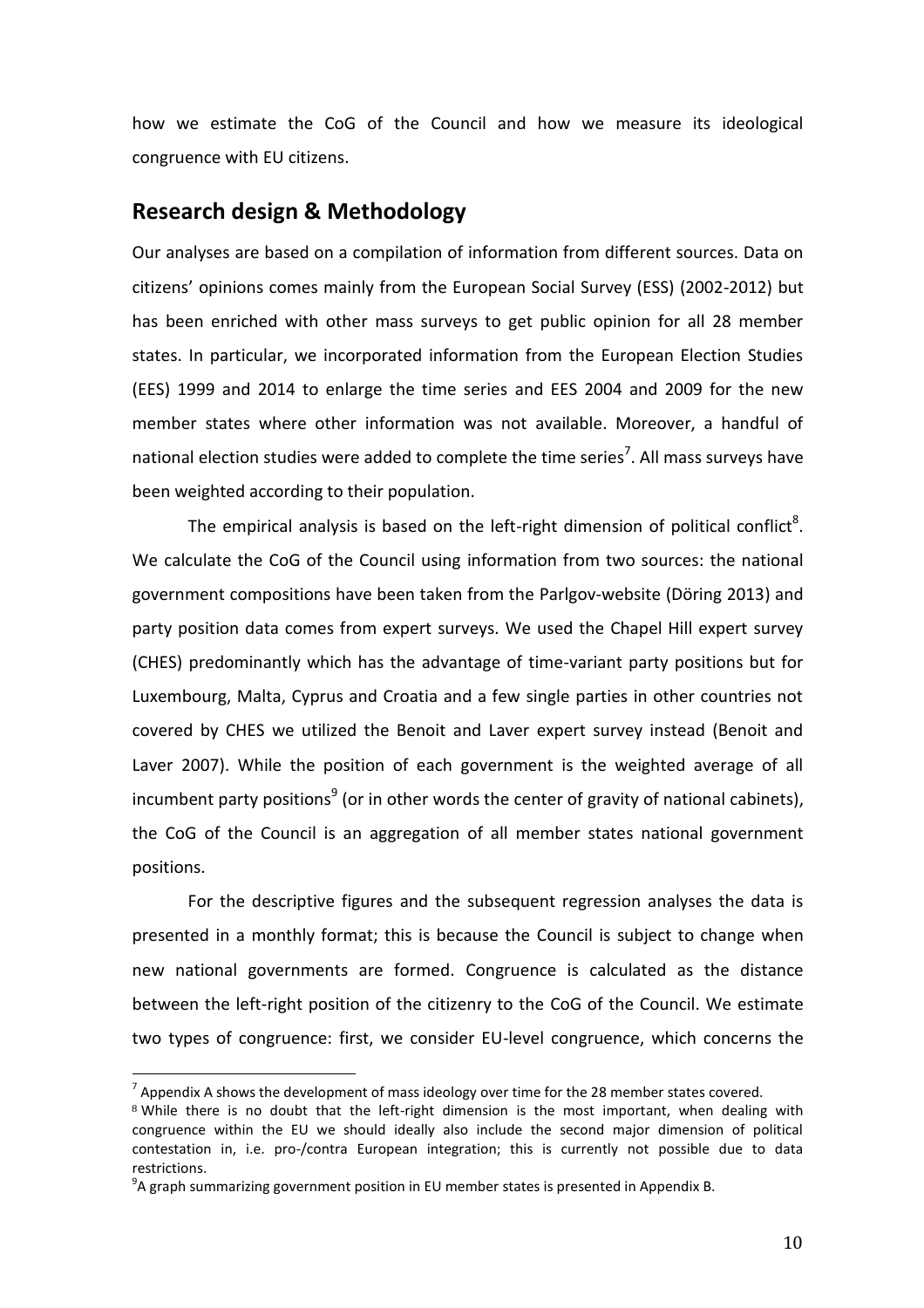distance between the Council's CoG and the average EU citizen (all MS' constituencies conceived as one EU-wide public). Second, we consider national level congruence, which we use to answer questions about territorial representation (each MS separately). Precisely, EU level congruence is the absolute distance between the EU average leftright position and the CoG of the Council times -1. National level congruence is the absolute distance between the national average left-right position and the CoG of the Council, times -1. The multiplication by minus one allows for a more easy interpretation of the results.

# **Results**

We begin by examining the evolution of the CoG compared to the development of EUwide public opinion during the last fifteen years (2000-15). Figure 1 portrays the ideological congruence between the Council (solid line) and the average EU citizen (dashed line). We see that public opinion has remained rather stable over time, and that the Council is almost always on the right of EU public opinion. Exceptions constitute the 2000s and the latest years in our dataset, when the two are more aligned, because in both cases the Council is located more on the left than it usually is. The overall picture of congruence between the Council and EU citizenry is positive, given that, even when the Council is on the right of EU publics, their distance is not very large. Also it seems that during the crisis the Council's CoG seems to approach the average public opinion in the EU. Regarding the Council CoG we see that the enlargement in 2004 has, in fact, led to a leftwards – and not rightwards- shift of the Council's CoG. In fact, the CoG moved from 5.64 at the end of 2003 to 5.22 at the beginning of 2004. During the Great Recession we see first a move towards the right followed by a leftward realignment as hypothesized by Lindvall (2014).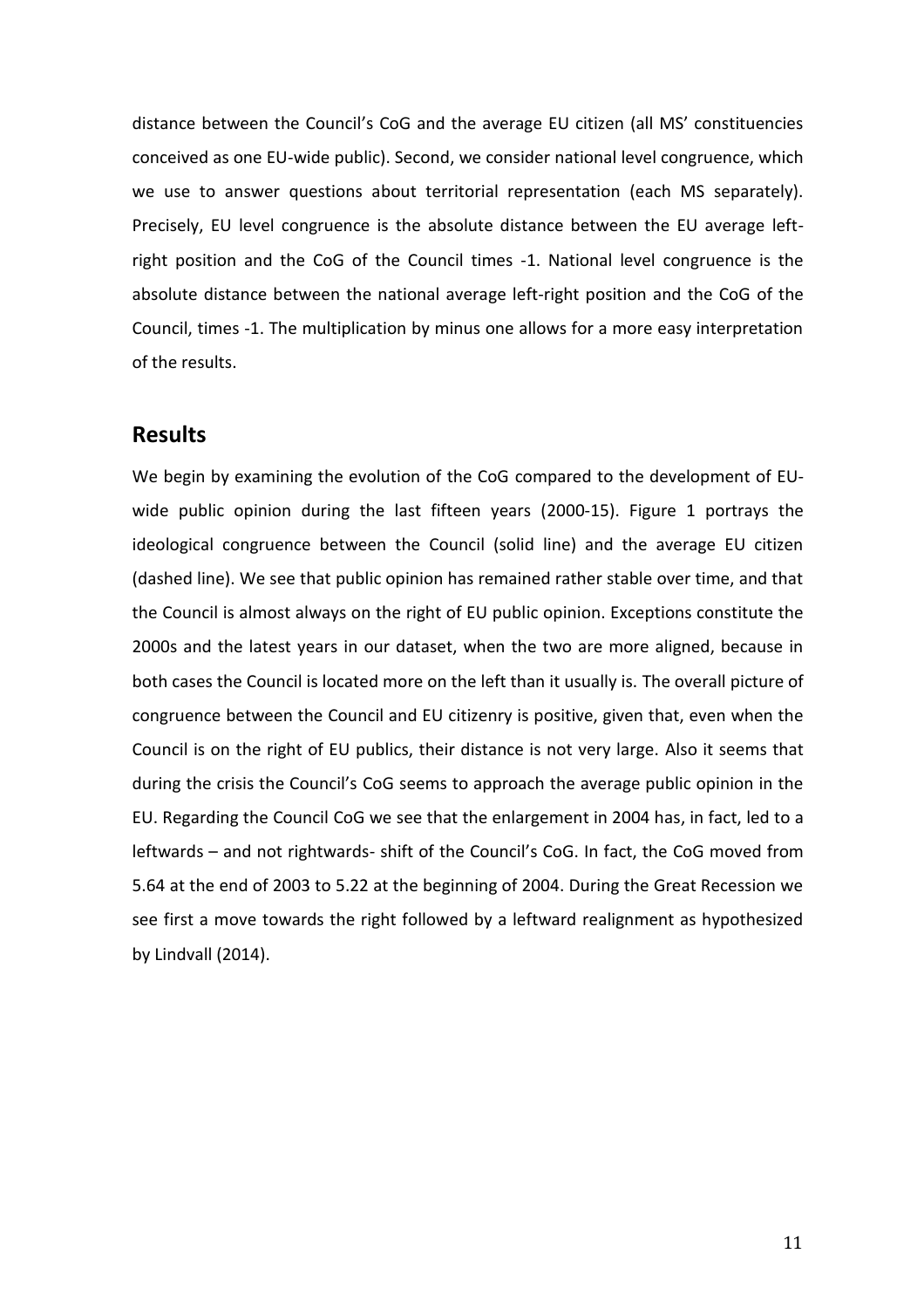**Figure 1. Congruence between the Council and EU citizens over time**



Next, we turn to the Council's congruence with the public opinion in each of the EU MS. Figure 2, which shows to what extent the average citizen in each of the MS is under- or over-represented in the Council when we aggregate all time points available $^{10}$ , reveals great variation across MS. Negative numbers mean underrepresentation, while positive numbers mean overrepresentation. The variation across member states is sizable with some nations such as Germany, Latvia or Austria being worse represented than the average, a second group of countries enjoying just the average congruence (e.g. Italy, Croatia or Greece) and a last group of countries whose citizens' are better represented than the rest. Countries in this group come predominantly from Eastern and Central Europe (e.g. Poland, Czech Republic or Romania). This is also confirmed by a more systematic test, which is presented in Table 1.

 $10$  This figure is based on a random-intercept multilevel model controlling for the time component. Displayed are the random country intercepts for the dependent variable. A more detailed graph showing the time-variant development of the Council congruence for each member state is shown in Appendix C.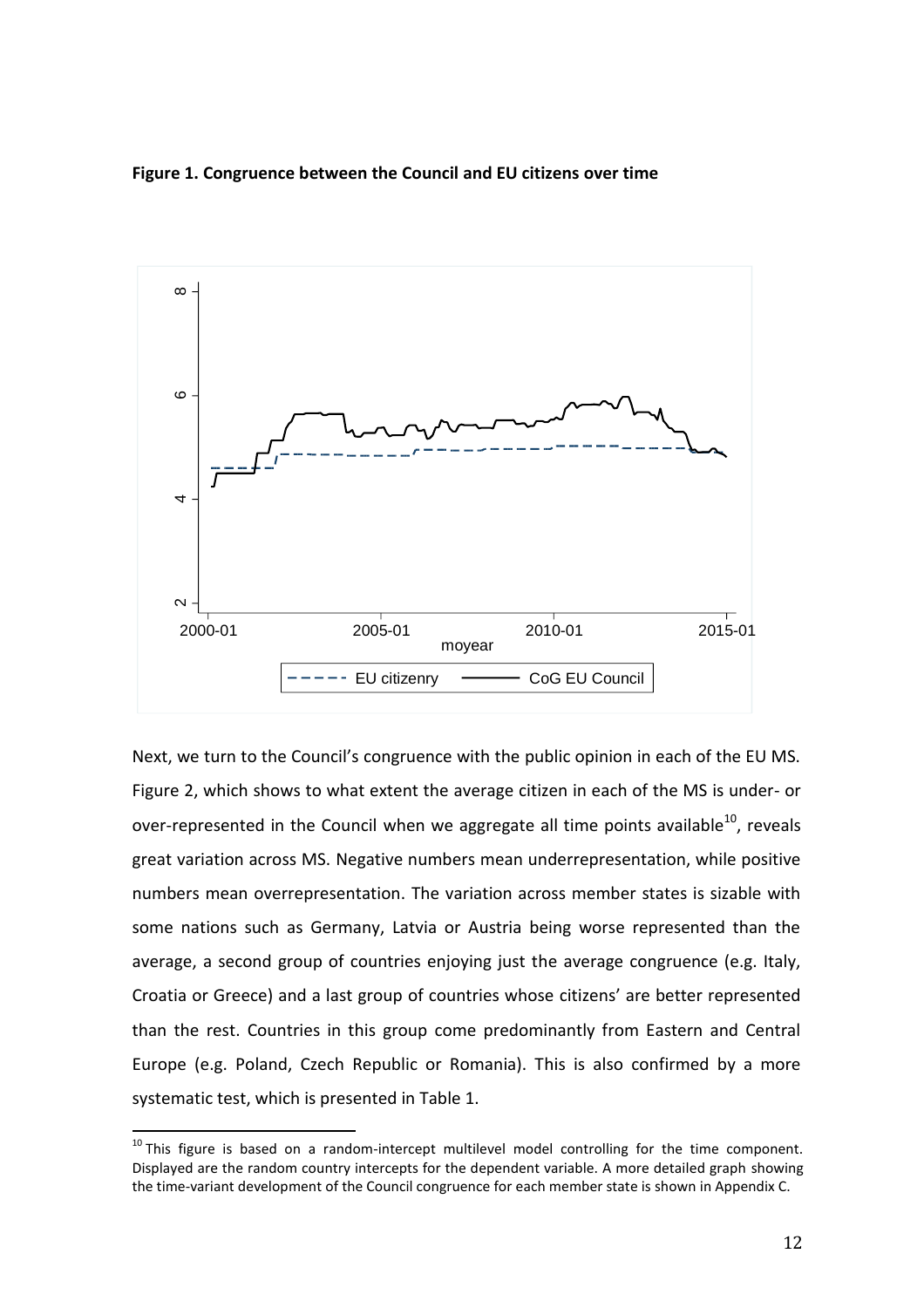**Figure 2. Under- and overrepresentation of national constituencies** 



Table 1 present results of a regression analysis exploring whether congruence varies across Eastern, Southern and Western MS. Given the temporal and cross-national dependencies in the data we opted for panel-corrected standard errors and pairwisedeletion<sup>11</sup>. We see the impression from Figure 2 confirmed. Eastern MS tend to be overrepresented, whereas Southern MS tend to be underrepresented in the Council again simply controlling for but not modelling temporal variation.

 $11$  The results from a multilevel regression with either a random temporal component or fixed effects are very similar.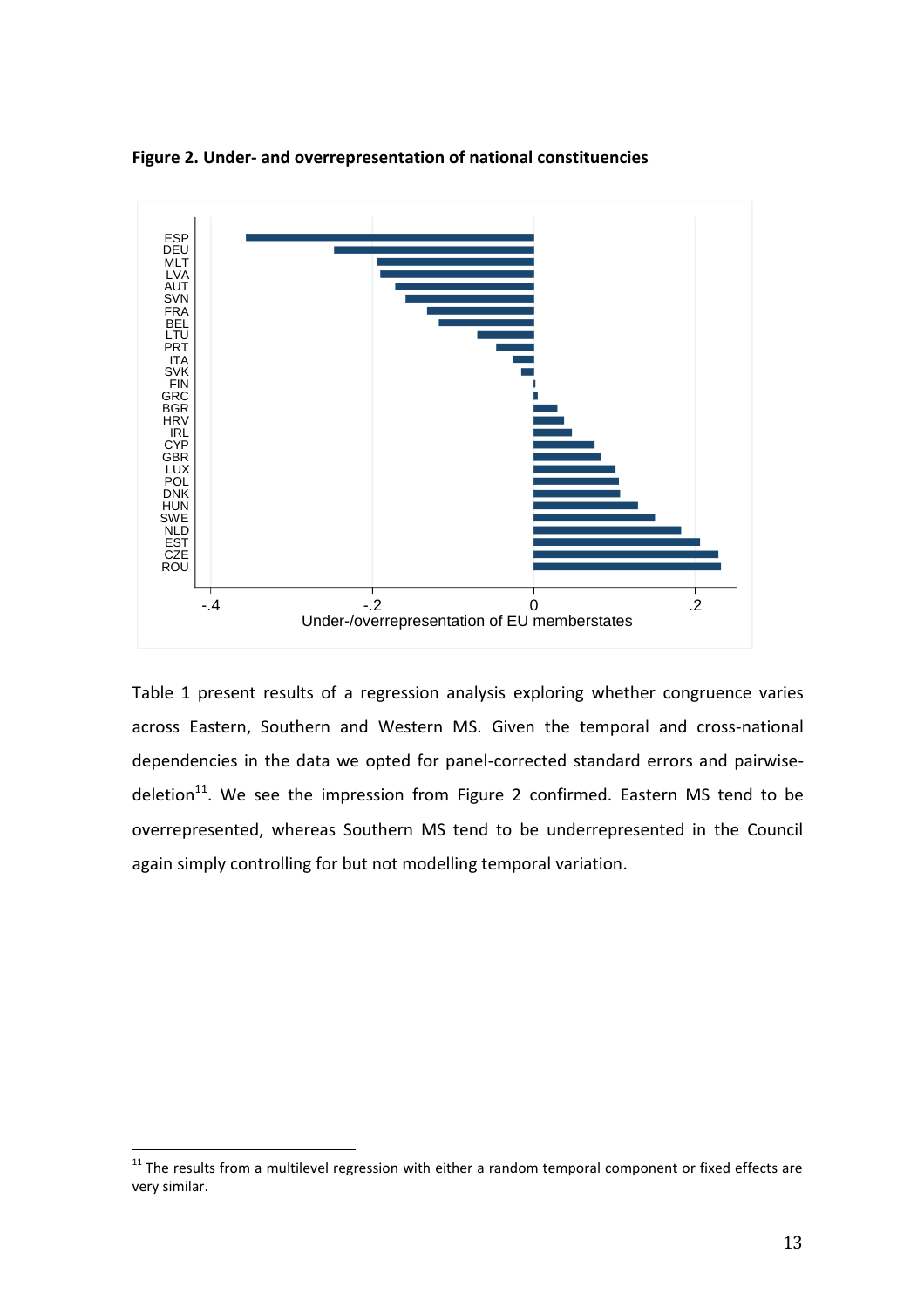|                       | Model 1 |      |        | <b>Model 2</b> |      |        | <b>Model 3</b> |      |        |
|-----------------------|---------|------|--------|----------------|------|--------|----------------|------|--------|
|                       | B       | S.E. |        | B              | S.E. |        | B              | S.E. |        |
| Eastern member states | 0.09    | 0.01 | $\ast$ |                |      |        | 0.07           | 0.01 | ∗      |
| Southern member       |         |      |        | $-0.11$        | 0.01 | $\ast$ |                |      |        |
| states                |         |      |        |                |      |        | $-0.09$        | 0.01 | ∗      |
| Constant              | $-0.49$ | 0.01 | ∗      | $-0.43$        | 0.01 | ∗      | $-0.46$        | 0.01 | $\ast$ |
|                       |         |      |        |                |      |        |                |      |        |
| N                     | 4272    |      |        | 4272           |      |        | 4272           |      |        |
| R <sub>2</sub>        | 0.017   |      |        | 0.021          |      |        | 0.028          |      |        |

#### **Table 1 Pooled-Time Series Regressions of national level Council Congruence**

\* p<0.05

# **Conclusion**

In this paper we attempted a first exploration of the Council's ideological congruence with the publics for which it makes policy and in doing so we extended previous work on the Council's political CoG (Manow and Döring 2008). A key issue with the Council concerns the criteria based on which representation should be assessed (and consequently, the concept of constituency based on which congruence be estimated). In this paper we argued that an understanding of representation in the Council should include the average citizen of the national-territorial constituency, which elects a member of the Council *and* the average citizen of the EU wide constituency, which is affected by its policy-making. Although the Council is typically conceived in terms of national- territorial representation, and the concept of constituency is confined to geographical boundaries – the MS, the kind of integration the Council has pursued is in many ways "melting down" those boundaries: there are no more tariffs, and customs; EU citizens do not even need to show a passport when crossing borders, and they are free to live and work everywhere within the EU. If the Council is something like a large part of what we call "government" in our domestic systems (the other part being the Commission, to whom the Council's executive function is delegated), that decides on policy direction in a polity with a Single Market, then the question of the Council's EUwide representation becomes inevitable.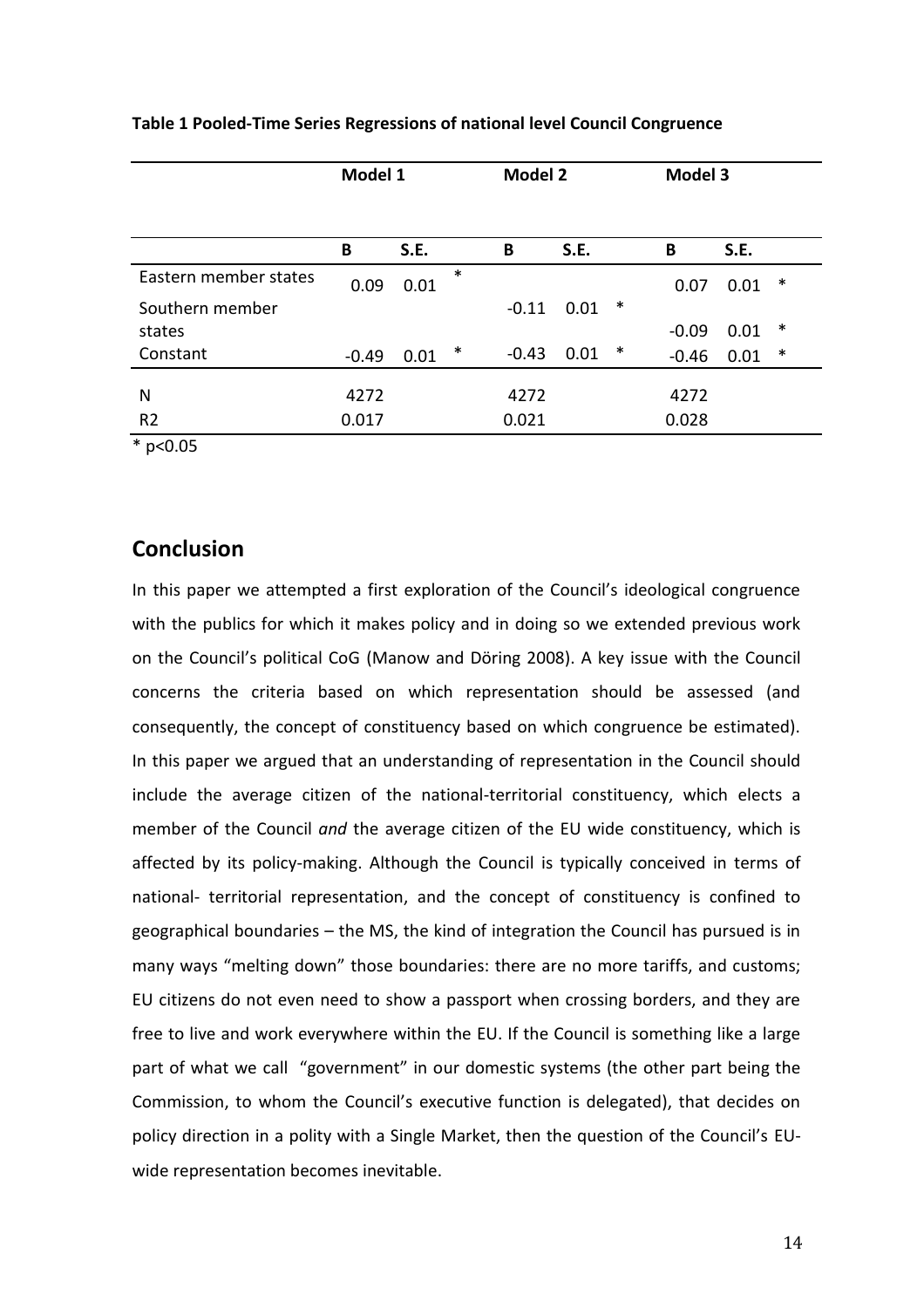Indeed, depending upon how we measure congruence we see a different part of the broader picture of citizen representation in the Council. When we examine the congruence between the Council's CoG and each MS' average citizen position, we find large variation across MS. Interestingly, the ideological position of Eastern MS tends to be overrepresented, while that of Southern MS tends to be underrepresented in the Council. That said, if we look at the Council's CoG compared to that of the average EU citizen, we get a rather positive picture. The Council is not very far from the EU average, although systematically on its right.

# **References**

- Adams, James, Michael Clark, Lawrence Ezrow, and Garrett Glasgow. 2004. "Understanding change and stability in party ideologies: Do parties respond to public opinion or to past election results?" *British Journal of Political Science* 34 (04): 589– 610.
- ———. 2006. "Are niche parties fundamentally different from mainstream parties?: The causes and the electoral consequences of Western European parties' policy shifts, 1976-1998." *American Journal of Political Science* 50 (3): 513–29.
- Aspinwall, Mark. 2007. "Government preferences on European integration: an empirical test of five theories." *British Journal of Political Science* 37 (1): 89-114.
- Bale, Tim. 2003. "Cinderella and Her Ugly Sisters: The Mainstream and Extreme Right in Europe's Bipolarising Party Systems". *West European Politics,* 26 (3): 67–90.
- Bale, Tim, Green-Pedersen, Christopher, Krouwel, Andre, Luther, Kurt Richard and Sitter, Nick. 2009. If you Can't Beat Them, Join Them? Explaining Social Democratic Responses to the Challenge form the Populist Radical Right in Western Europe. *Political Studies* 58 (3): 410-26.
- Costello, Rory, Jacques Thomassen, and Martin Rosema. 2012. "European parliament elections and political representation: policy congruence between voters and parties." *West European Politics* 35 (6): 1226-1248.
- De Vries, Catherine 2007: "Sleeping Giant: Fact or Fairytale? How European Integration Affects National Elections." *European Union Politics* 8 (3): 363-85.
- Döring, Holger. 2013."The collective action of data collection: A data infrastructure on parties, elections and cabinets." *European Union Politics* 14 (1): 161-178.
- Dorussen, Han, and Kyriaki Nanou. 2006. "European integration, intergovernmental bargaining, and convergence of party programmes." *European Union Politics* 7 (2): 235–56.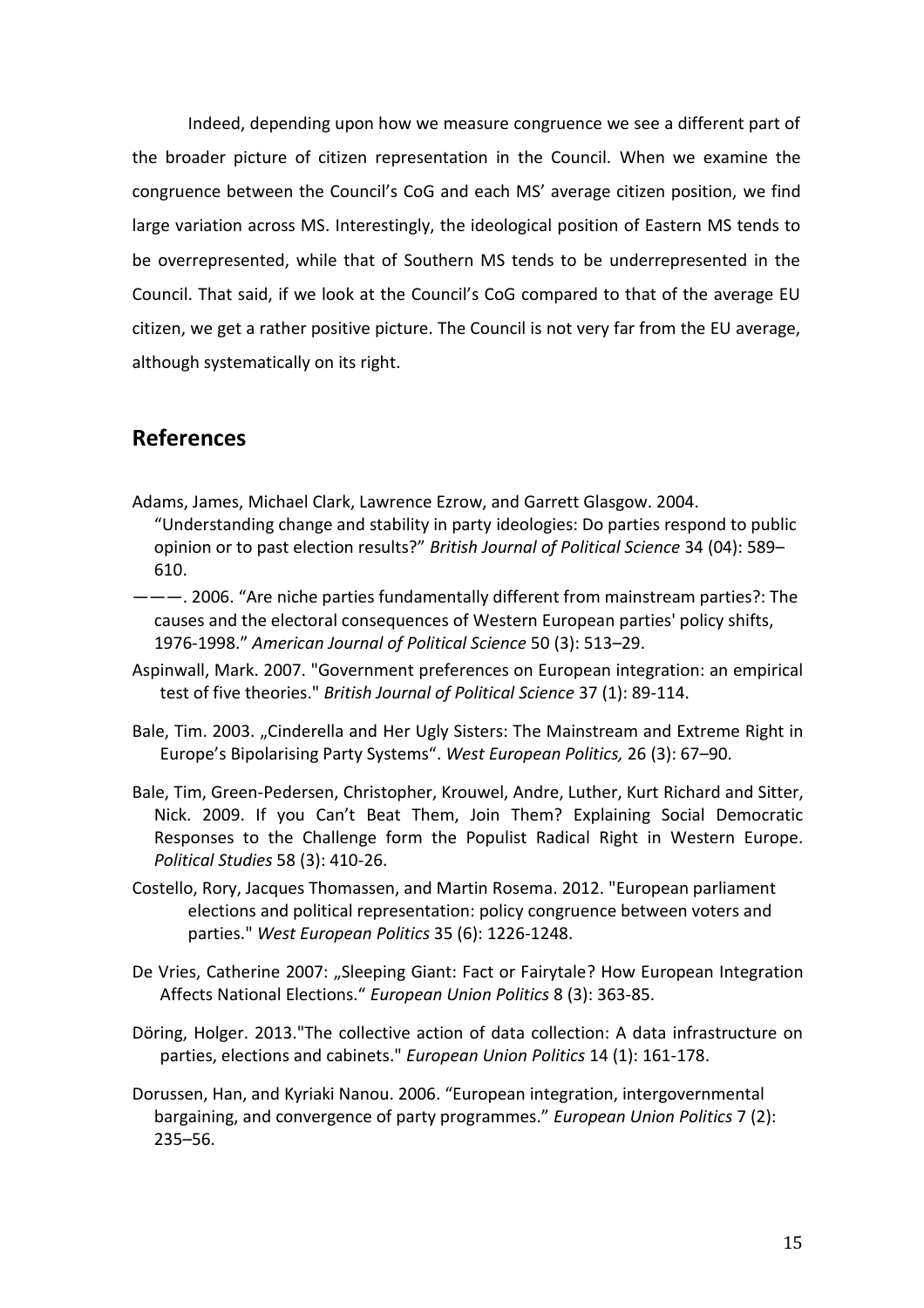- Downs, Anthony. 1957. "An economic theory of political action in a democracy." *The journal of political economy*. 135-150.
- Erikson, Robert S., Michael B. MacKuen, and James A. Stimson. 2002. *The macro polity*. Cambridge: Cambridge University Press.
- European Commission. 2014. "Supplement to the EU Employment and Social Situation Quarterly Review

Recent trends in the geographical mobility of workers in the EU". Brussels.

- Gross, Donald A., and Lee Sigelman. 1984. "Comparing party systems: A multidimensional approach." *Comparative politics* 16 (4): 463–79.
- Hagemann, Sara, and Bjorn Hoyland. 2008. "Parties in the Council?" *Journal of European Public Policy* 15 (8): 1205–21.
- Heisenberg, Dorothee. 2005. "The institution of 'consensus' in the European Union: Formal versus informal decision‐making in the Council." *European Journal of Political Research* 44 (1): 65–90.
- Hix, Simon, Abdul Noury, and Gerard Roland. 2008. "Dimensions of politics in the European Parliament." *American Journal of Political Science* 50 (2): 494-520.
- Hix, Simon. 2002. "Parliamentary behavior with two principals: preferences, parties, and voting in the European Parliament." *American Journal of Political Science*. 46 (3): 688- 698.
- Hix, Simon, and Klaus Goetz. 2000. "Introduction: European integration and national political systems.": 1–26.
- Huber, John D., and G. B. Powell. 1994. "Congruence between citizens and policymakers in two visions of liberal democracy." *World Politics* 46 (03): 291–326.
- Johanssen, Karl, and Tapio Raunio. 2001. "Partisan responses to Europe: Comparing Finnish and Swedish political parties." *European Journal of Political Research* 39 (2): 225–49.
- Klüver, Heike, and Iñaki Sagarzazu. 2013. "Ideological congruency and decision-making speed: The effect of partisanship across European Union institutions." *European Union Politics* 14 (3): 388–407.
- Laruelle, Annick, and Federico Valenciano. 2002. "Inequality among EU citizens in the EU's Council decision procedure." *European Journal of Political Economy* 18 (3): 475– 98.
- Le Breton, Michel, Maria Montero, and Vera Zaporozhets. 2012. "Voting power in the EU Council of Ministers and fair decision making in distributive politics." *Mathematical Social Sciences* 63 (2): 159–73.
- Lefkofridi, Zoe, and Elie Michel. 2014. "Exclusive Solidarity?: Radical Right Parties and the Welfare State." *Robert Schuman Centre for Advanced Studies Research Paper* (2014/120).
- Lefkofridi, Zoe, and Alexia Katsanidou. 2014. "Multilevel representation in the European Parliament." *European Union Politics* 15 (1): 108-131.
- Lindvall, Johannes. 2014. "The Electoral Consequences of Two Great Crises." *European Journal of Political Research* 53 (4): 747–765.
- Maaser, Nicola, and Stefan Napel. 2007. "Equal representation in two-tier voting systems." *Social Choice and Welfare* 28 (3): 401–20.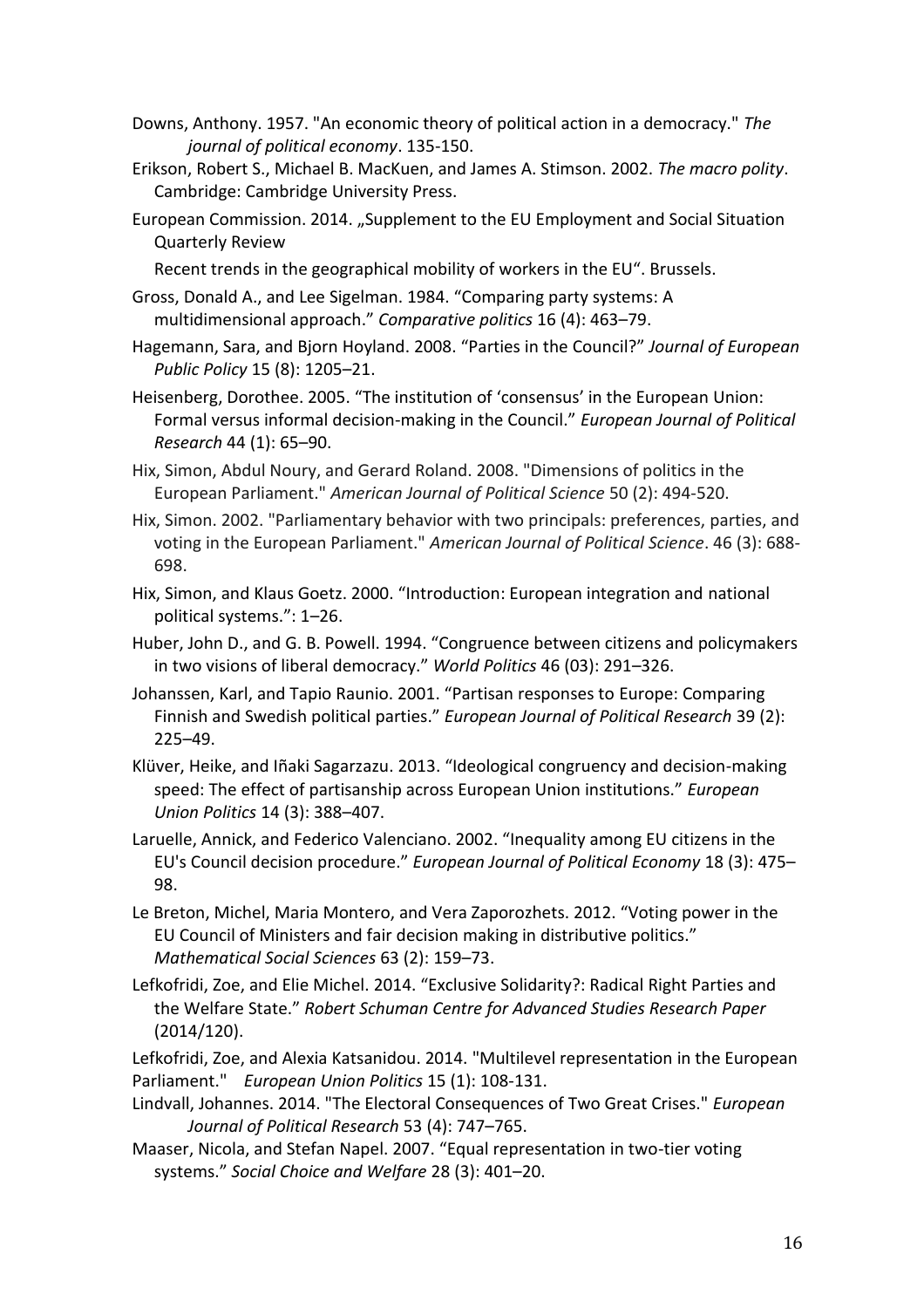- Mair, Peter. 2000. "The limited impact of Europe on national party systems." *West European Politics* 23 (4): 27–51.
- ———. 2007. "Political Opposition and the European Union." *Government and Opposition* 42 (1): 1–17.

Manow, Philip, and Holger Döring. 2008. "Electoral and mechanical causes of divided government in the European Union." *Comparative Political Studies* 41 (10): 1349–70.

Mansbridge Jane. 2009. ""Selection Model" of Political Representation." *Journal of Political Philosophy* 17(4): 369-398.

Mattila, Mikko. 2004. "Contested decisions: Empirical analysis of voting in the European Union Council of Ministers." *European Journal of Political Research* 43 (1): 29–50.

Mattila, Mikko, and Tapio Raunio. 2012. "Drifting further apart: National parties and their electorates on the EU dimension." *West European Politics* 35 (3): 589- 606.

McDonald, Michael D., and Ian Budge. 2005. *Elections, Parties, Democracy: Conferring the Median Mandate: Conferring the Median Mandate*. Oxford: Oxford University Press.

McElroy Gail and Benoit Kenneth. 2007. "Party Groups and Policy Positions in the European Parliament." *Party Politics* 13(1): 5-28.

McElroy Gail and Benoit Kenneth. 2010 "Party Policy and Group Affiliation in the European Parliament." *British Journal of Political Science* 40: 377-398.

McElroy Gail and Benoit Kenneth. 2012. "Policy Positioning in the European Parliament". *European Union Politics* 13(1): 150-167.

Moravcsik, Andrew. 2002. "Reassessing legitimacy in the European Union." *JCMS: journal of common market studies* 40 (4): 603-624.

Nanou, Kyriaki, and Han Dorussen. 2013. "European integration and electoral democracy: How the European Union constrains party competition in the Member States." *European Journal of Political Research* 52 (1): 71–93.

Pennings, Paul. 2006. "An empirical analysis of the Europeanization of national party manifestos, 1960–2003." *European Union Politics* 7 (2): 257–70.

Rehfeld, Andrew. 2005. *The concept of constituency: Political representation, democratic legitimacy, and institutional design*. Cambridge: Cambridge University Press.

Rosema Martin and de Vries Catherine E. 2011. "Assessing the quality of European democracy: Are voters voting correctly?" In: Rosema M, Denters B and Aarts K (eds) *How Democracy Works Political Representation and Policy Congruence in Modern Societies.* Amsterdam: Pallas. 199–219.

Pitkin Hanna Fenichel. 1967. *The Concept of Representation*. Berkeley: University of California Press.

Pontusson, Jonas, and David Rueda. 2010. "The politics of inequality: Voter mobilization and left parties in advanced industrial states." *Comparative Political Studies 43 (6): 675-705.* 

Powell, G. B. 2000. "Political Responsiveness and Constitutional Design." In *Democracy and institutions: The life work of Arend Lijphart*, eds. Markus Crepaz, Thomas Koelble and David Wilsford. University of Michigan Press, 9.

———. 2004. "The chain of responsiveness." *Journal of Democracy* 15 (4): 91–105.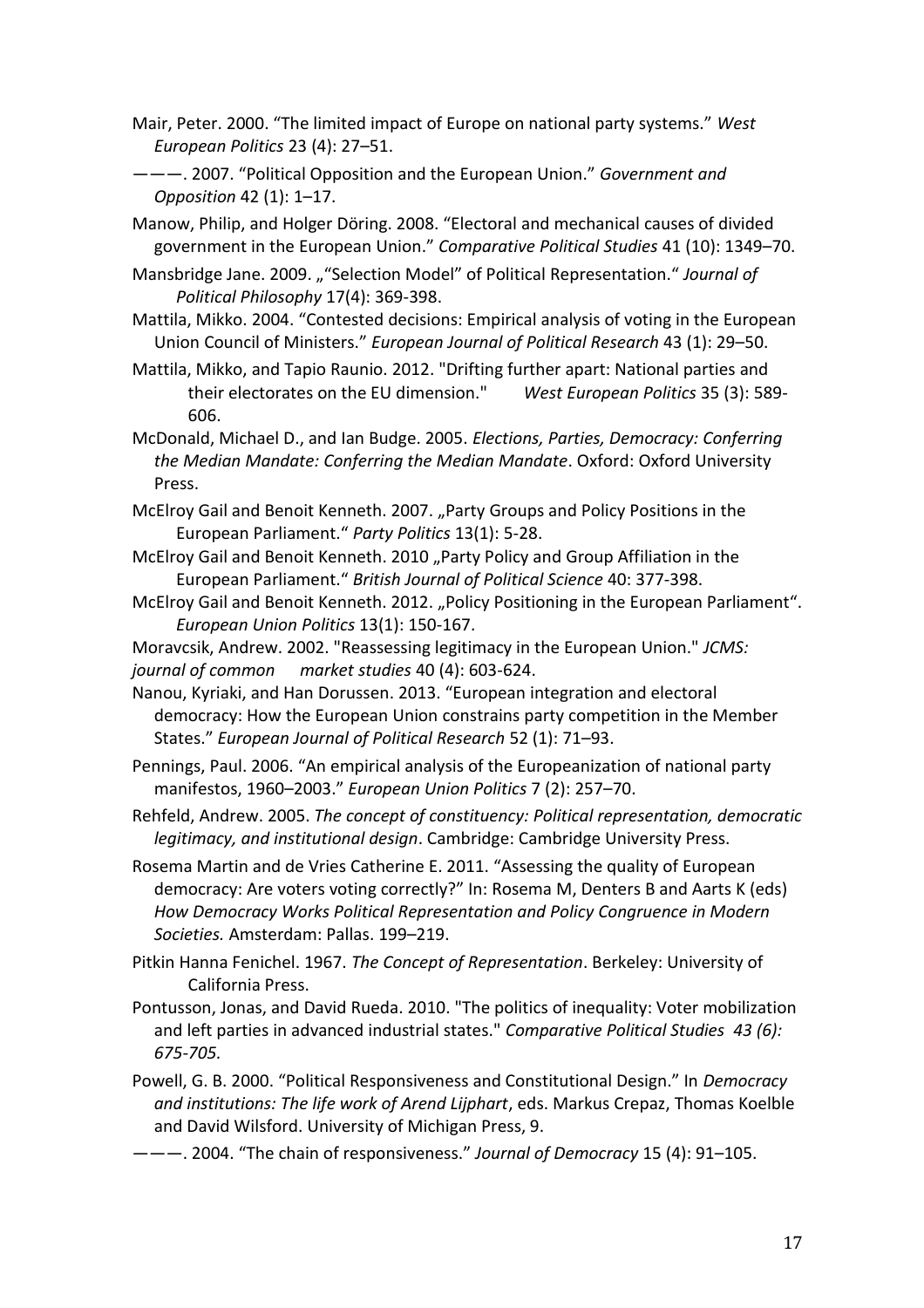- Rosset, Jan, and Jonas Pontusson. 2014. "The impact of the Great Recession on public preferences for redistribution in Western Europe" 110th Annual Meeting of the American Political Science Association, Washington D.C., 28-31.08.2014.
- Sartori Giovanni. 1976. *Parties and Party Systems*. New York, NY: Cambridge University Press.
- Schmidt Vivien A. 2006. *Democracy in Europe: The EU and National Polities*. Oxford: Oxford University Press.
- Schmidt Vivien A. 2009. Re-Envisioning the European Union: Identity, Democracy, Economy. *Journal of Common Market Studies* 47: 17-42.
- Stimson, James A., Michael B. MacKuen, and Robert S. Erikson. 1995. "Dynamic representation." *American Political Science Review* 89 (3): 543–65.
- Taagepera, Rein, and Madeleine O. Hosli. 2006. "National representation in international organizations: the seat allocation model implicit in the European Union Council and Parliament." *Political Studies* 54 (2): 370–98.
- Tallberg, Jonas, and Karl M. Johansson. 2008. "Party politics in the European Council." *Journal of European Public Policy* 15 (8): 1222–42.
- Van Spanje, Joost 2010. Contagious Parties: Anti-Immigration Parties and their Impact on Other Parties' Immigration Stances in Contemporary Western Europe. *Party Politics* 16(5): 563-86.
- Warwick, Paul V. 1996. "Coalition government membership in West European parliamentary democracies." *British Journal of Political Science* 26 (4): 471-499.
- Wright, John R. 2012. "Unemployment and the Democratic Electoral Advantage." *American Political Science Review* 106 (4): 685-702.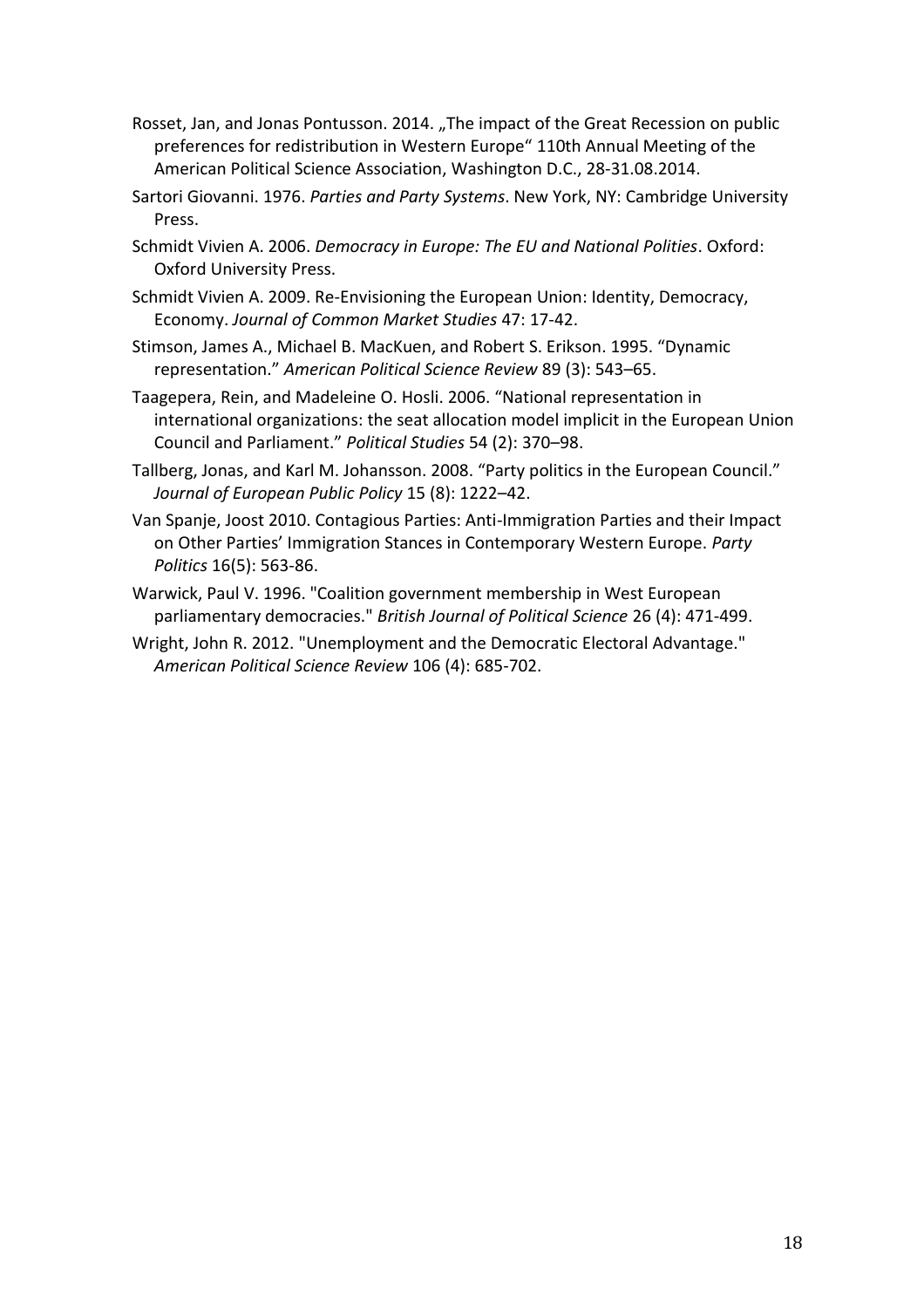# **APPENDIX**



## **A. Left-right mean voter in EU member states, 2000-2015**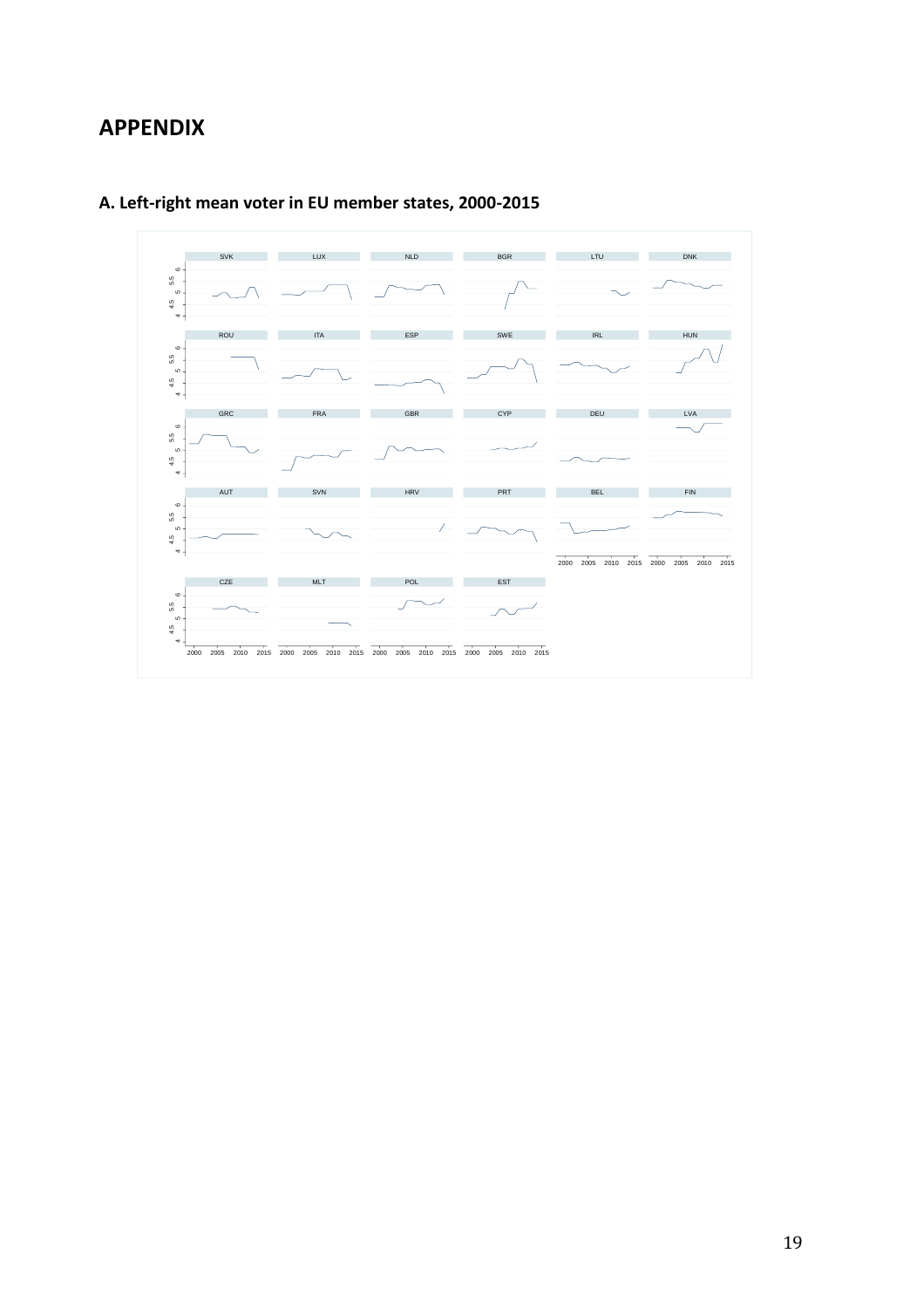

#### **B. Government position in all EU member states, 2000-2015**